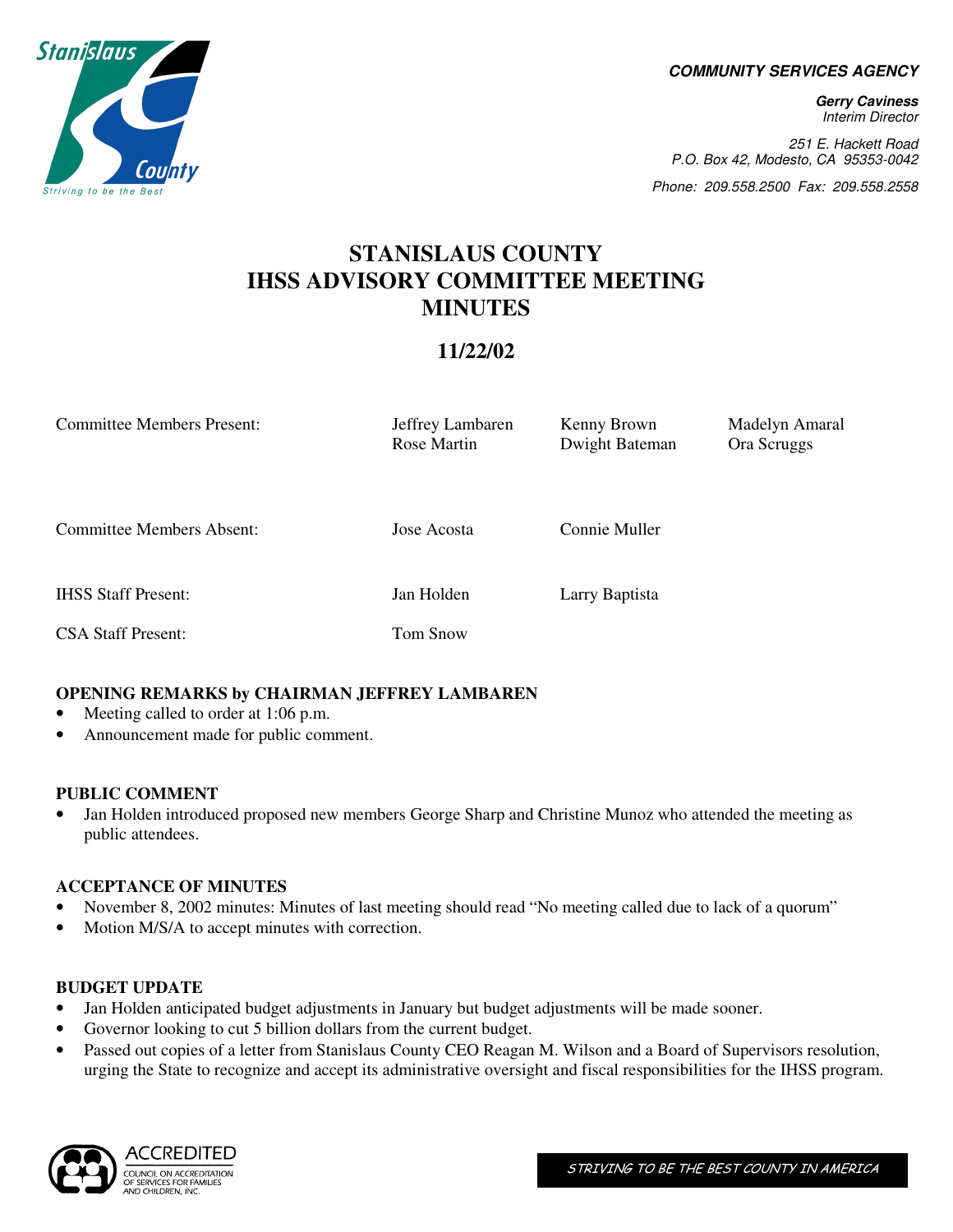- Dwight Bateman attended a conference where the California Welfare Director's Association draft document: "IHSS Supportive Services: Past, Present, and Future" was discussed. Concerns were raised because there was no consumer input into the document.
- The committee suggested putting the draft document on next meetings agenda for discussion.
- Anita Reed, a public attendee and UDW member, asked why there are different wage rates in different counties? Dwight Bateman explained that it depends on the counties attitude and participation. Some counties are looked at a high cost/low cost county. Stanislaus County is identified, as a low cost county.
- The Olmstead Act will effect the IHSS program. Dwight spoke about the lack of low-income housing in the State of California.
- Jeff Lambaren asked the committee if they would like to begin crafting a legislative platform to support areas of concern.
- The committee suggested doing a 30-minute Olmstead Act presentation by George Sharp at the retreat.

#### **MEMBERSHIP VOTE/BYLAWS UPDATE**

- Passed out copies of bylaws and went over corrections and changes.
- Motion M/S/A to accept bylaws as changed.
- Passed out copies of Toni Hector's resignation letter. Jeff Lambaren signed and now ready to send out.
- Passed out copies of memo to Christie Ferraro-Tallman regarding new members and resignations.
- Motion M/S/A to accept the memo regarding proposed new members and resignations.
- Jeff Lambaren spoke to the clerk of the Board about adding "Reasonable Accommodations" statement to the Board of Supervisors agenda. It will be added.
- Passed out copies of Room Schedule for 2003. The year was wrong and new copies with the corrected year will be passed out at the next meeting.
- Dwight asked the committee, after the first of the year, to discuss whether or not if the committee will need to still meet twice a month.

## **REVIEW SUPPORT OF ELDER JUSTICE ACT LETTER**

• Passed out copies of support of Elder Justice Act letter. Jeff signed and ready to send out.

## **NOTIFICATION OF BOARD OF SUPERVISOR'S DECISION**

- Jan Holden said that she would speak to County Counsel to get the exact wording for the notification to the providers. Jan said that she does not see any way for the explanation being on the provider's timesheet.
- Jeff Lambaren said that negotiations are being held up due to lack of union participation. 50% of providers in Stanislaus County are needed.

#### **RETREAT**

- Passed out copies of lunch menus and each member selected their lunch item.
- Transportation will be discussed at next meeting.
- Jeff Lambaren said he would get a draft agenda from Cathy Bankson for the retreat.
- The committee also extended the invitation for the retreat to the prospective new members.
- Jan Holden asked the committee if they wanted to cancel the scheduled meeting on December 27, 2002. The committee did not want to cancel the meeting.

#### **UPDATE HOMEMAKER MODE**

- Jan Holden plans to have a draft of a job description by next meeting. She was concerned about having to go through the regular County's HR process to hire. But since the position is a personal service contract position, we will not have to go through that process. The CSA will place an ad separate from the usually scheduled County job announcements.
- Jeff Lambaren stated that CSA would still need to write a justification letter explaining why the position is needed.